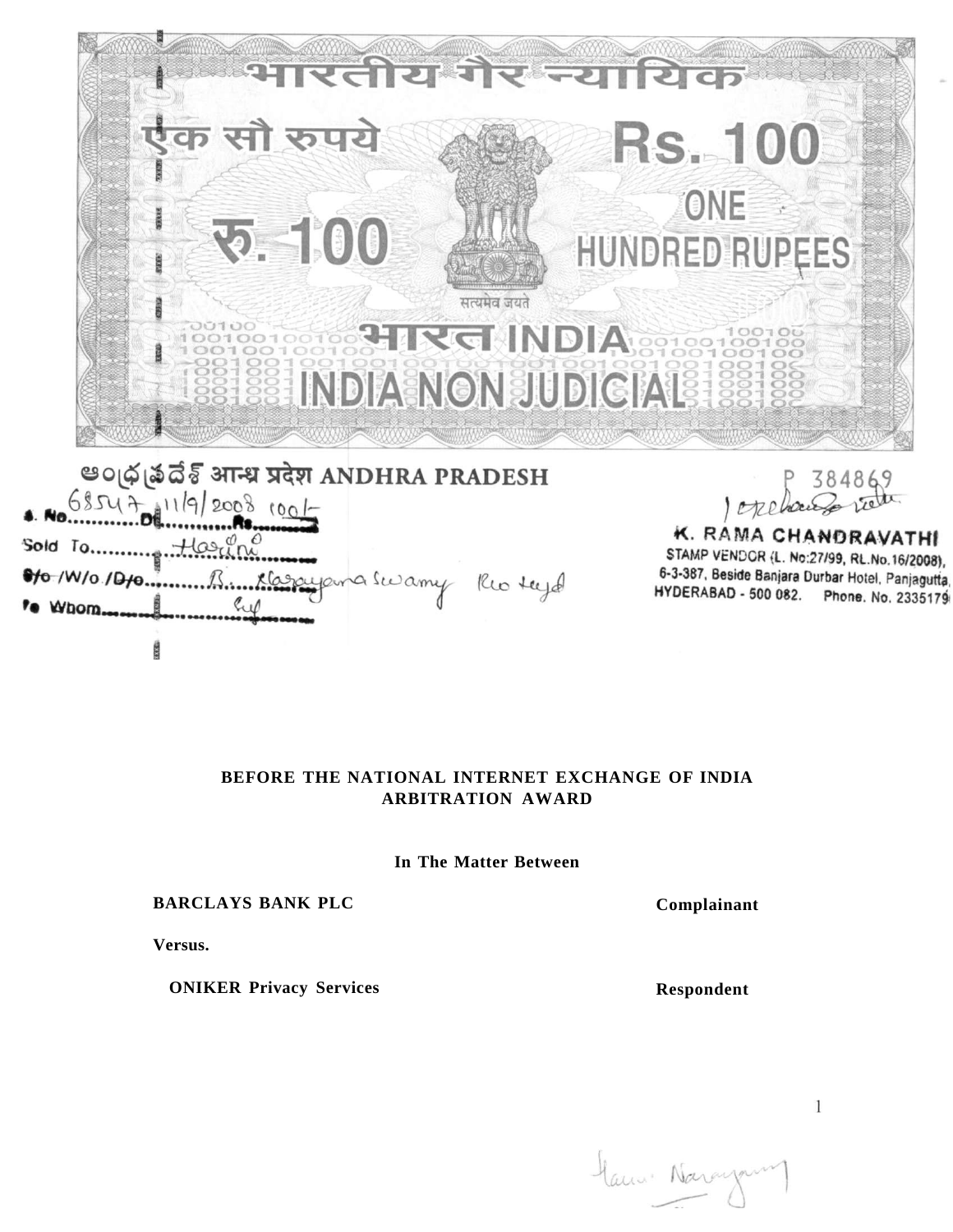## **1. The Parties**

The Complainant, BARCLAYS BANK PLC is an International financial and banking entity based in the United Kingdom. Lovells LLP of the United Kingdom is the Complainant's authorized representative in these proceedings.

The Respondent is Moniker Privacy Services of the United States of America.

# **2. The Domain name, Registrar and Policy**

This Arbitration pertains to a dispute regarding the domain name <br/>barclaycards.in>. The registrar for the disputed domain name is Key Systems- GmbH.

The Arbitration Proceeding is conducted in accordance with the Arbitration and Conciliation Act of 1996 (India), the current .IN Domain Name Dispute Resolution Policy (the "INDRP Policy"), and the INDRP Rules of Procedure (the "Rules").

## **3. Procedural History**

The sole arbitrator appointed in the case is Mrs. Harini Narayanswamy. The Arbitrator has submitted the Statement of Acceptance and Declaration of Impartiality and Independence, in compliance with the Rules.

The Arbitrator received the hard copy of the Complaint from the .IN Registry on August 1<sup>"</sup> 2009. On August 4, 2009 the Arbitrator transmitted by email a notification of commencement of the arbitration proceedings to the Respondent under paragraph 5 (c ) of the INDRP Rules, and copies by email to other interested parties to the dispute.

The Respondent was given twenty-one days time from the date of the notification to file a Response. The Respondent did not file a formal response in these proceedings. The Arbitrator proceeds under paragraph 11 of the Rules, to determine the case on its merits based on the submissions made by the Complainant and the documents on record.

## **Factual Back ground**

The Complainant is a leading international banking and financial group that has worldwide operations in several countries. It owns numerous trademarks including the 'BARCLAYCARD' mark, which is relevant to the present domain name dispute. The Complainant owns Community Trademark Registrations (CTM) registration numbers 552,236 and 2315554 for word mark "BARCLAYS" and also owns CTM registration 55,277 for BARCLAYCARD (word) mark. The Complainant has also filed Indian trademarks 1, 297,655 and for BARCLAYCARD, application number 1519366.

The Complainant states it owns a number of gTLD and ccTLD domain names which include <barclaycard.com>. <barclaycard.de>, <barclaycard.co.uk>, <barclaycard.it> and

2<br>Havri Narazny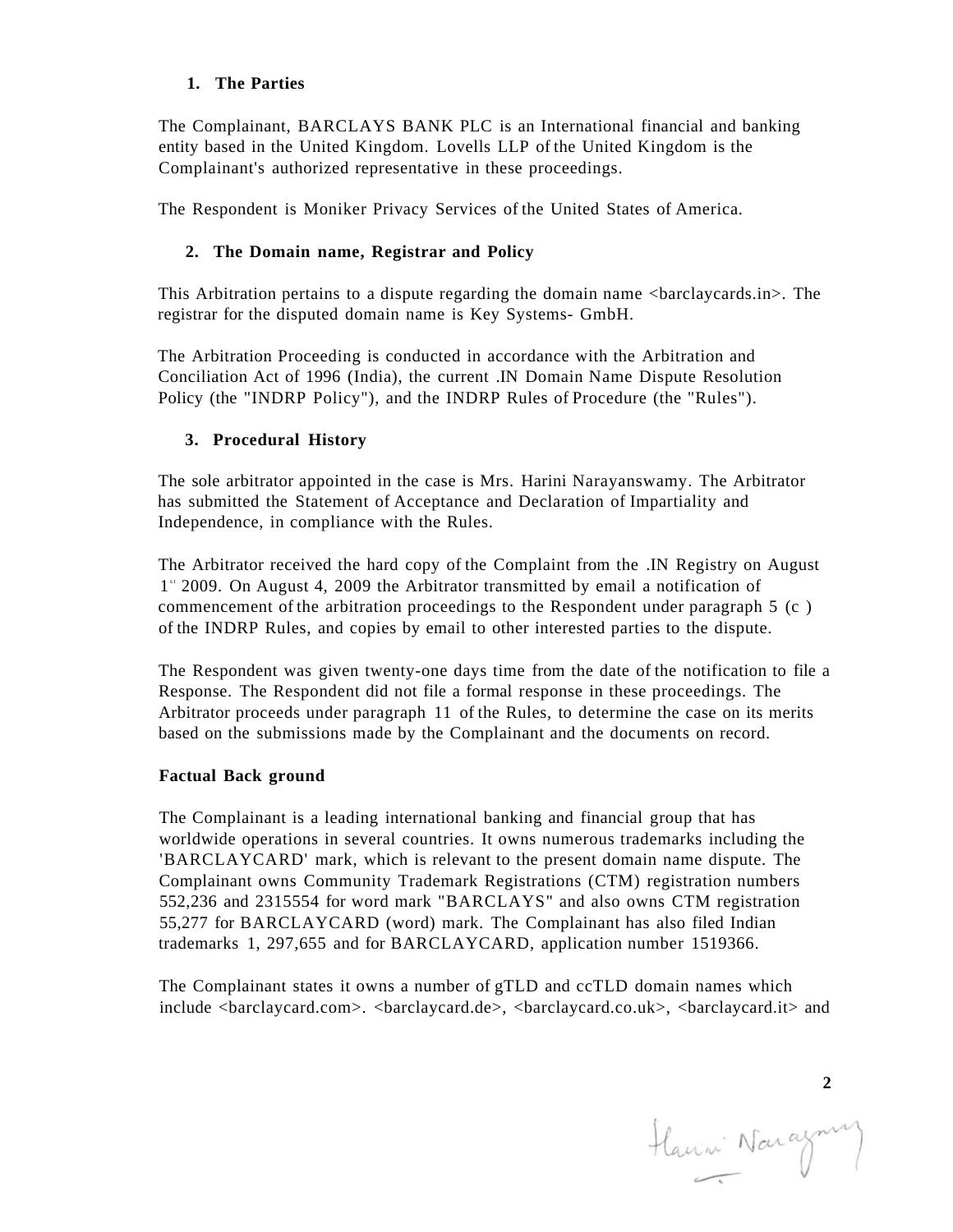several other domain names comprising of its marks, including  $\alpha$  -barclaycard.in which is relevant to these proceedings. The Complainant also owns the domain names <barclays.com> and <barclays.in> with its BARCLAYS mark.

## 4. **Parties contentions**

## A. **Complainant**

The Complainant states it was founded more than three hundred years ago and presently has operations spreading over fifty countries. It claims that it employs 155,000 people and has a customer base of fifty million worldwide. The Complainant states it has been in India for over three decades with its initial entry to India being through Barclay's Capital, an investment Bank, and via its retail and commercial banking services. It states that it launched its commercial services in India in November 2006 and has two thousand three hundred clients, which includes large multinationals, public sector companies, and small and medium enterprises. It states its spectrum of services include loans, deposits, payments and cash management services, trade finance and treasury solutions.

According to the Complainant its Global Retail and Commercial Banking (GRCB) division, includes Barclaycard in India and since its launch in India in May 2007, it has more than 900,000 customers. Its registered head office in India is in Mumbai and it has representative offices in New Delhi, Kanchipuram, Nelamangala and Junahgadh.

Barclaycard states the Complainant is its credit card division, which is one of Europe's leading credit card and consumer lending businesses. It has over 8.8 million credit cards issued outside the UK. Barclaycard entered the Indian credit card market in 2007 and since then it has established itself as a leading credit card service provider. The Complainant states that its profits before tax for the 2008 year-end financial results for its global retail and commercial banking (for emerging markets) increased by 34 % to GBP 134 million which includes its expansion in India.

The grounds under which the Complainant requests for transfer of the domain name are: The disputed domain name is confusingly similar to the Complainant's mark and its domain name < barclaycard.in> . The disputed domain name is identical to its mark except for the additional letter "s" after the word "card" argues the Complainant. The Complainant cites the INDRP decision 26, where it was held that the absence of a single letter "s" was found confusingly similar to the SONYERRISION mark.

The Complainant further argues that disputed domain name is being used to generate revenue by the Respondent as the website sports pay per click (PPC) links and features advertisements of relevance to the user. The website additionally features auto generated content, and is therefore different from the standard pay per click sites in this respect. It comprises two parts. The sponsored advertisement links are provided via Google's sponsored advertisements and are displayed on right and left hand side and below the main body of the text. The sponsored link with auto generated content and which

Harrin Naragny 3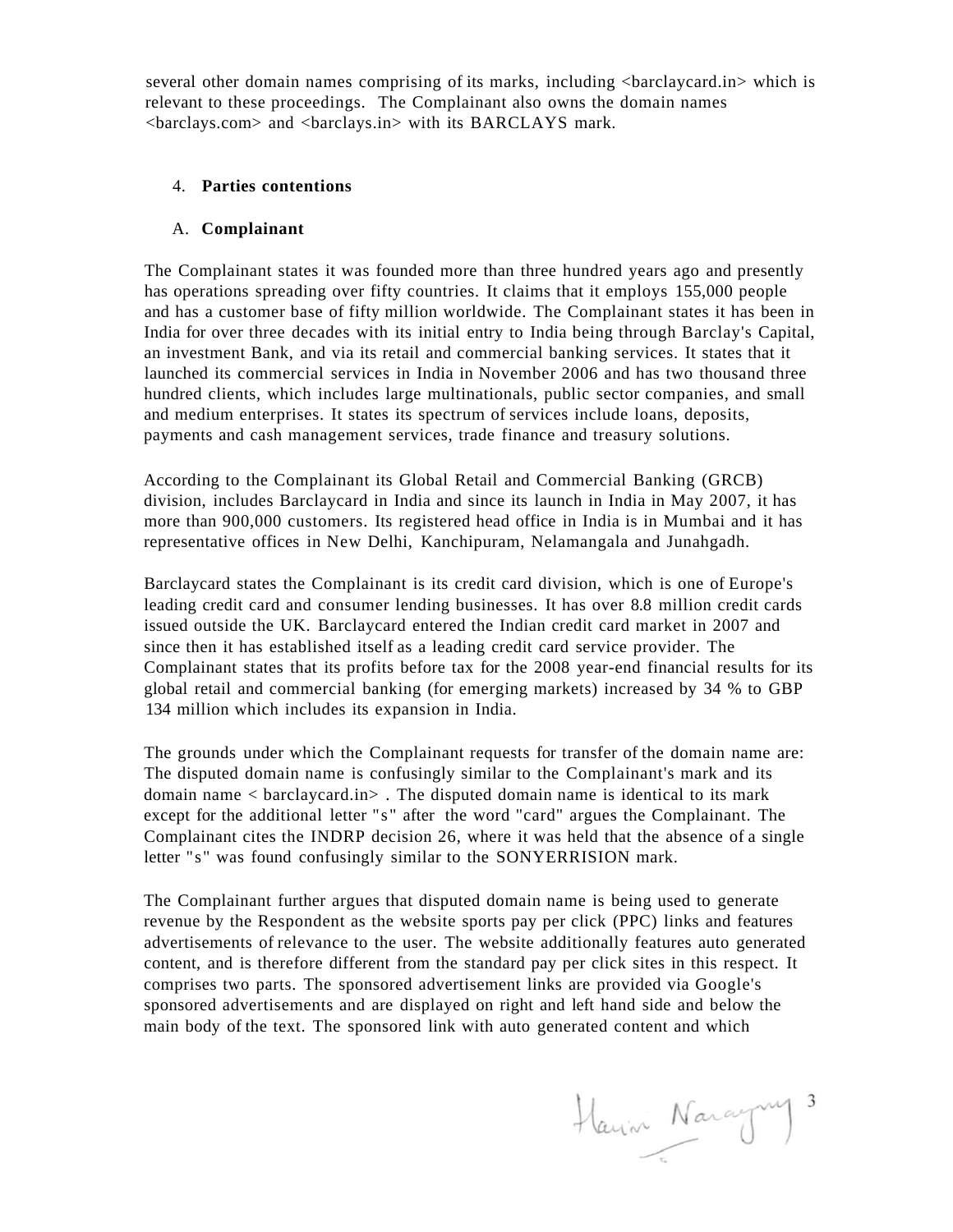purports to provide information and news about the Complainant's credit card division, Barclaycard is provided by Google news stream and from Wikipedia content.

The Complainant contends that the auto generated sections provided by Google news stream, in combination with wording featured on the webpage, which states "barclaycard.in" is an unofficial guide to Barclaycard India, is an attempt by the Respondent to give its website an "air of legitimacy". Further, the subject matter of sponsored advertisements may confuse people that it is being operated by the Complainant, due to the strong connection between the goods and services being offered and advertised at the disputed domain name. Such confusion and association, asserts the Complainant, would only benefit the Respondent but disrupt the Complainant's business and dilute its mark and also expose it to other risks such as fraud.

The Complainant states that the Respondent has no rights and legitimate interests in the domain name as the disputed domain name was registered on November 11, 2007, which is two years after the Complainant had started its operations in the Indian markets from its website <br/>barclays.in>. The Respondent has not been authorized, or licensed to the use its marks. Further, as it has prior registered trademark rights in BARCLAYS AND BARCLAYSCARD, the Respondent ought to have been aware of the Complainant's worldwide repute and has intentionally registered the disputed domain name for exploiting its goodwill and reputation and to profit from misleading users.

The Complainant contends that the disputed domain name was registered and is used in bad faith as its marks have acquired substantial good will and reputation through out the world, including India. The registration of the disputed domain name was done with knowledge of Complainant's rights in the mark. The Respondent's registration of the disputed domain name has also capitalized on any prospective or existing customers attempting to locate card services provided by Barclaycards. Adding the letter "s " is a deliberate attempt to typo-squatt, as users are likely to make the typographical error.

The Complainant alleges that the Respondent uses the disputed domain name to direct users to sponsored pay-per-click links which are purportedly related to Complainant, but are actually linked to third parties offering services in direct competition with the Complainant's business. Such use causes deception to the public and the Complainant and is likely to result in dilution of its mark.

Under paragraph 6(iii) of the Policy, the Complainant alleges that the disputed domain name has been registered and used in bad faith as it intentionally attempts to attract Internet users to the Registrant's website by creating a likelihood of confusion with the Complainant's name or mark as to the source of sponsorship, affiliation or endorsement of the Respondent's website. The Respondent's attempts to legitimize its website by posing as a news or information service is a sham argues the Complainant. Finally, the Complainant argues that the Respondent has used a privacy registration, which is an additional factor indicative of bad faith under the circumstances of the case.

Hanni Naragum  $\overline{4}$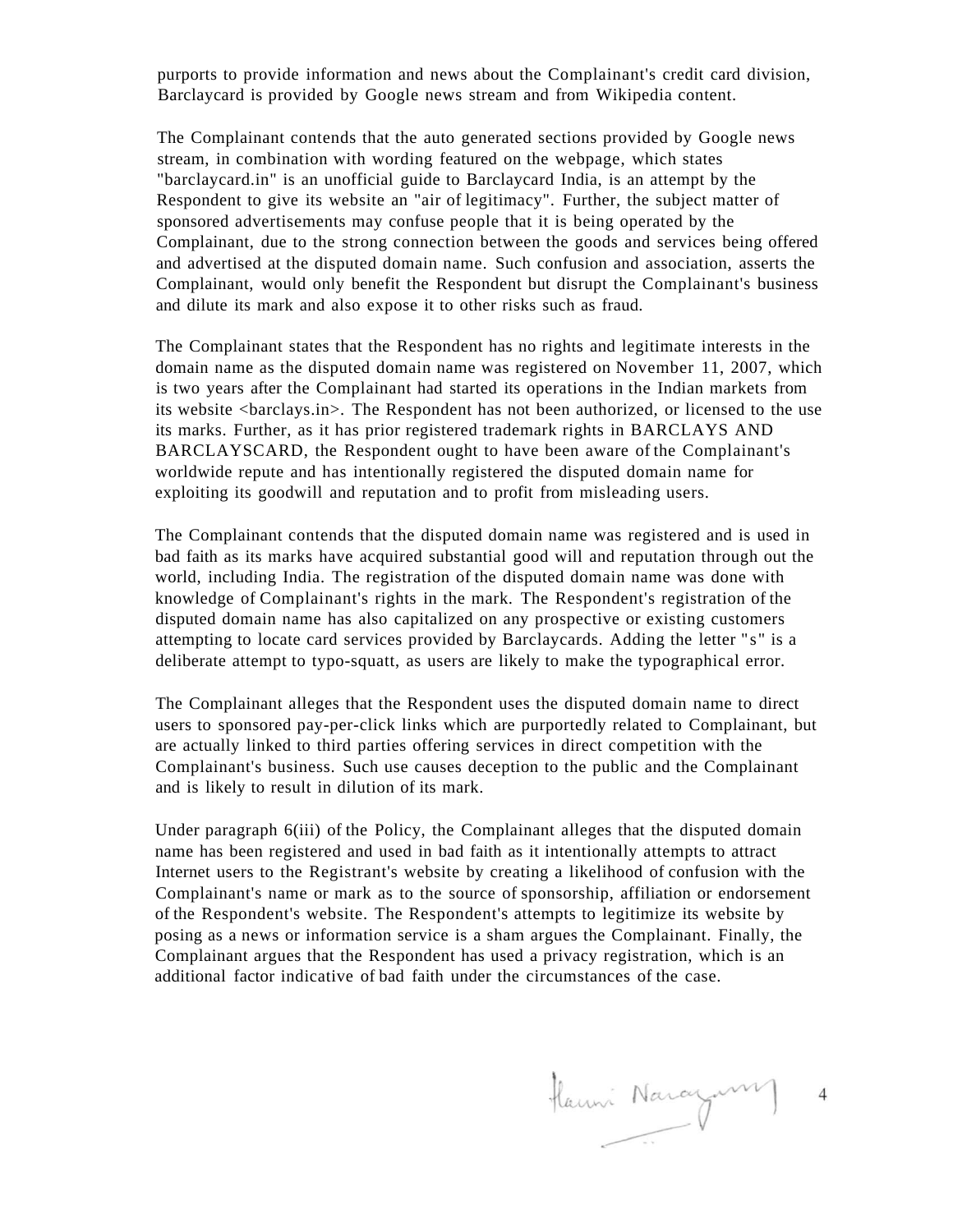#### **B. Respondent**

The Respondent did not file a formal response in these proceedings, but in reply to the notification sent by the Arbitrator, sent an email dated August 5, 2009, which states:

*"I have no further questions and/or actions regarding this domain, I accept that the domain is confusingly similar to the Barclaycard trademark and I have no vested interest in the domain. Without question the domain should be released to the registry or transferred directly to Barclays in good faith.* 

*The domain is currently blocked by Moniker. Both Moniker and yourselves have my authorization to transfer the domain out forthwith, please contact Moniker for further information and to initiate this process. Alternatively, you can supply me with a Moniker account number and email address and I will facilitate the transfer out.'"* 

The email bears no name but it can be seen from the records that it was sent from admin@o[inkha.com.](http://inkha.com)

## **5. Discussion and Findings**

Under the .IN Policy, the Registrant of the domain name is required to submit to a mandatory Arbitration proceeding in the event that a Complaint is filed in the .IN Registry, in compliance with the .IN Policy and the INDRP Rules.

The .IN Policy, Paragraph 4 requires the Complainant, to establish the following three elements:

- (i) The domain name is identical or confusingly similar to a name, trademark or service mark in which the Complainant has rights, and
- (ii) The Respondent has no rights or legitimate interests in respect of the domain name; and
- (iii) The Respondent's domain name has been registered and is being used in bad faith.

## **Identical or Confusingly Similar**

The first criterion requires the Complainant to prove that the domain name registered by the Respondent is identical or confusingly similar to a mark in which it has rights.

The Arbitrator finds the Complainant has provided evidence of its ownership rights in the trademark BARCLAYCARD and its use in India. The Complainant has also demonstrated its prior adoption of the BARCLAYCARD mark for its services and has therefore established its rights in the mark.

Hanni Navagary 5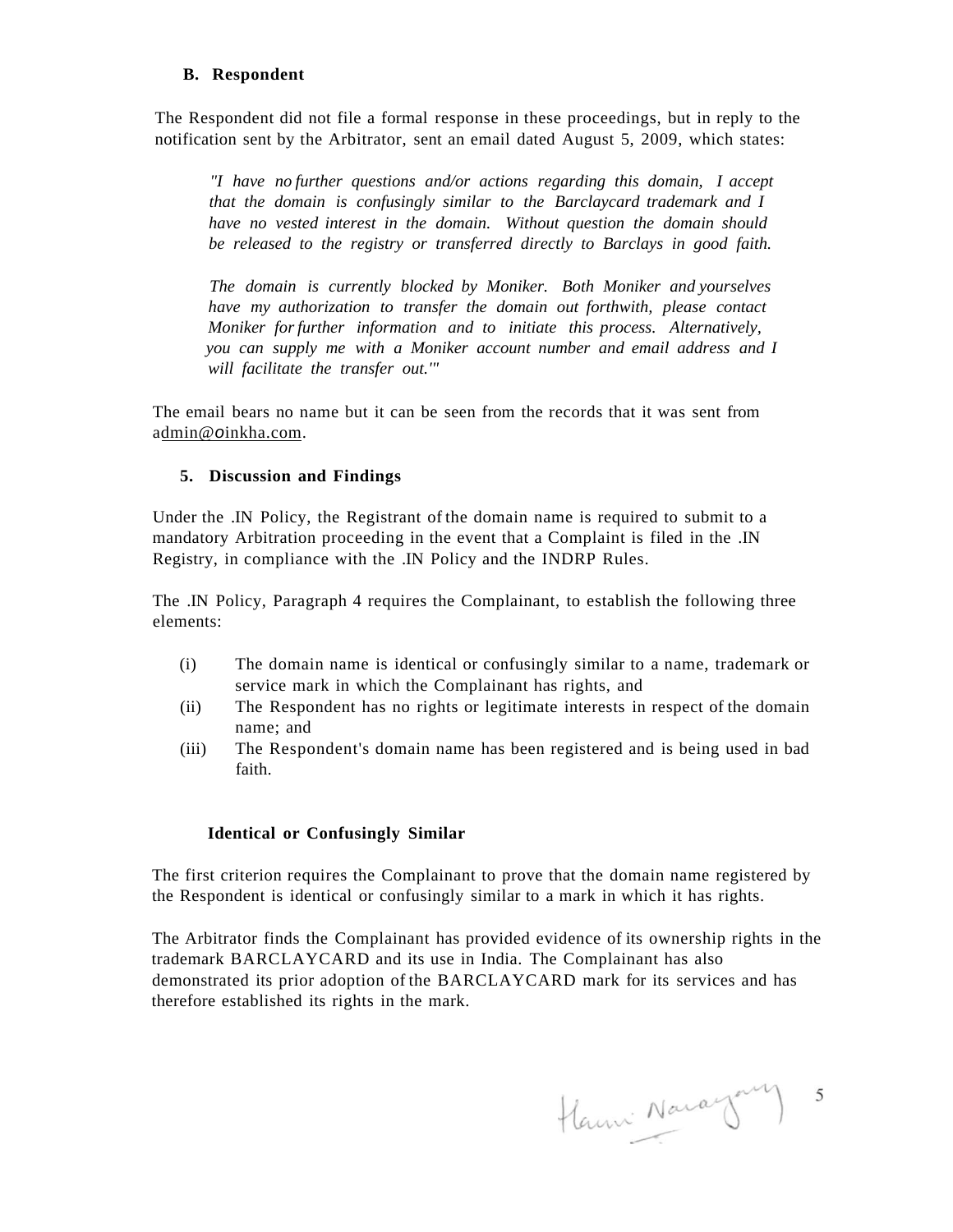It is well recognized that incorporating a trademark in its entirety, particularly if the mark is an internationally well-known mark, is sufficient to establish that the domain name is identical or confusingly similar to the Complainant's registered mark. See for instance *Ingersoll-Rand Co. Frank Gully d/b/a Advcomren* , WIPO Case No.D2000-0021. <ingersol-rand.net>, and *Boehringer Ingelheim Pharma GmbH &Co.KG v. Philana Dhimkana,* WIPO Case No.2006 -1594, where it was held that, if a well known trademark was incorporated in its entirety, it is sufficient to establish that a domain name is identical or confusingly similar to the Complainant's registered mark.

The Arbitrator finds the BARCLAYCARD trademark has been used in its entirety in the domain name. Incorporating the term BARCLAYCARD and adding the letter "s " to the trademark in the domain name does not distinguish the domain name from the mark. See *Deutsche Telkom AG v. Vision Computer S.L,* WIPO Case No. D2001-1240.

For the reasons discussed, the Arbitrator finds that the disputed domain name is confusingly similar to the Complainant's mark BARCLAYCARD.

#### **Rights and Legitimate Interests**

The second criterion requires the Complainant to show that the Respondent has no rights and legitimate interests in the disputed domain name.

The Complainant has asserted that it has not authorized the Respondent to use its marks in any manner. The Complainant has submitted printouts of the Respondent's websites and its featured pay per click links, which show that it is redirecting Internet users to other sites. The selection of a domain name by the Respondent with a well known trademark which is being used to redirect to other websites is not a *bona-fide* use and does not confer rights or legitimate interests; See *Factory Mutual Insurance Company* v. *Rhianna Leatherwood* WIPO Case No.D2009- 0144 and *HSBC Finance Corporation* v. *Clear Blue Sky Inc. and Domain Manager,* WIPO Case No.D2006-0062.

Under paragraph 7 of the Policy, the registrant's rights can be found from the material on record, if (i) before notice of the dispute, the registrant had used or made demonstrable preparations to use the domain name in connection with a *bona fide* offering of goods or services or (ii) the Registrant (as an individual, business organization) has been commonly known by the domain name, or (iii) The Registrant is making legitimate, non commercial or fair use of the domain name without intent for commercial gain. The Arbitrator finds there is no evidence on record to show that Respondent has any rights in the disputed domain name.

The Arbitrator finds the Respondent has no rights or legitimate interests in the disputed domain name.

**Bad Faith** 

Hanni Noraynin